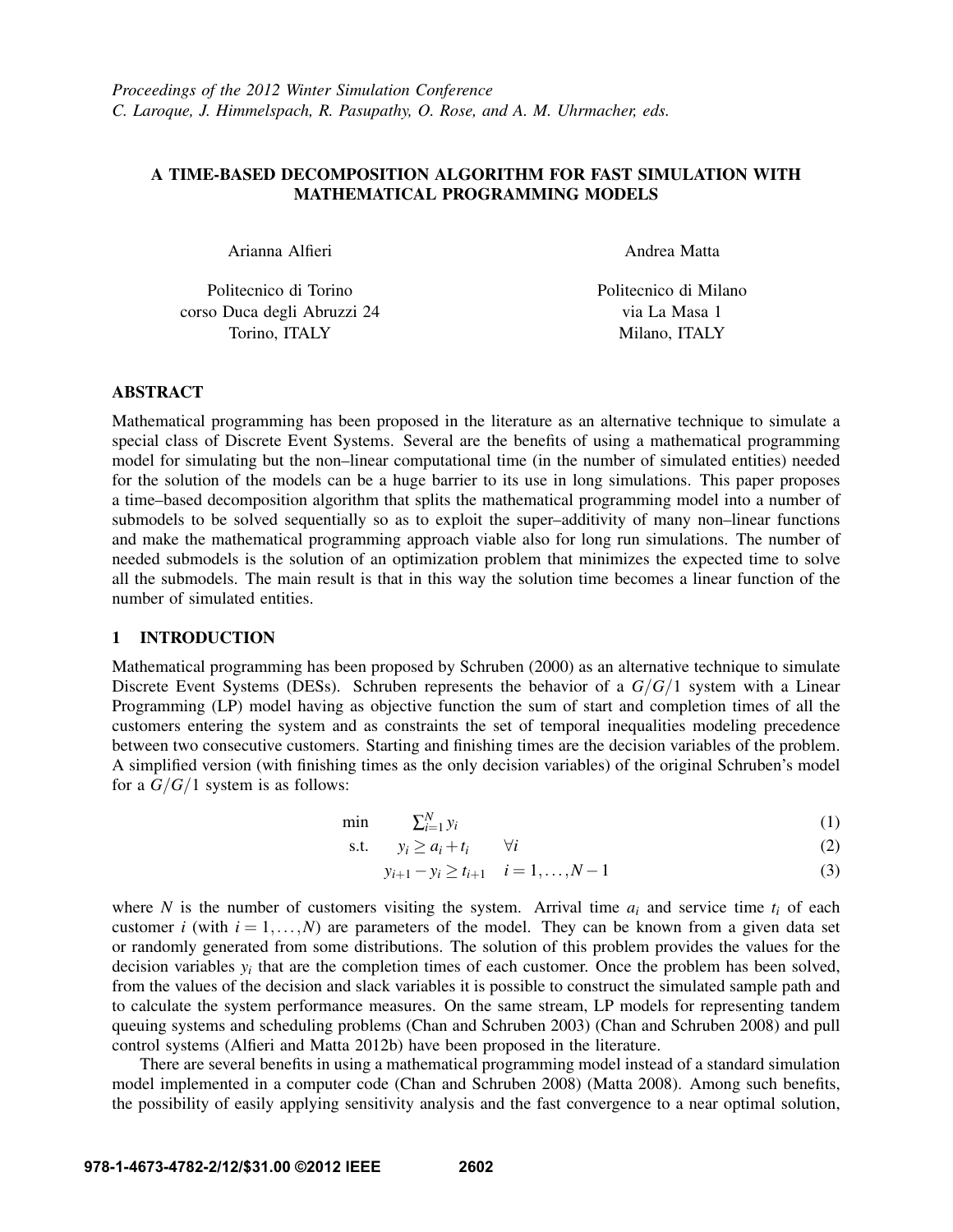when the objective function is changed to optimize some system parameters, are the most relevant ones. This last issue has been recently investigated by Alfieri and Matta (2012a).

The major drawback of mathematical programming models for simulation is the computational burden that may be encountered in some cases. The complexity of DESs forces, in most of the cases, to introduce integer variables into the mathematical programming, thus leading to unacceptable solution times (the model becomes a Mixed Integer Linear Program (MILP)). Another not affordable case is encountered with long simulations, because of the relationship between the number of decision variables and the number of simulated entities. In this case, even if the model is an LP model, the simulation time is a non–linear function (exponential in the worst case) of the number of customers simulated in the system. For instance, as *N* in the  $G/G/1$  system increases the number of variables  $y_i$  and number of constraints in inequalities (2) and (3) also increase. Hence, the mathematical programming approach seems to be applicable only for small instances. How to deal with long runs when mathematical programming is adopted as a mean to simulate is exactly the topic of the current work.

This paper proposes an algorithm that allows extending the use of mathematical programming to long runs. The algorithm is a time–based decomposition that splits the mathematical programming model into a number of submodels that are solved sequentially one after another. The key point is exactly to create subsets of entities and solve a single model for each subset, exploiting the typical super–additivity of non–linear functions. In particular, the algorithm starts solving the first submodel, the optimal solution of which is used to initialize the second submodel and so forth until the last submodel is solved. The number of submodels is the solution of an optimization problem that minimizes the expected time to solve all the submodels. The main result is that the solution time is linearized, i.e., the time for a long simulation is a linear function of the number of simulated entities.

The proposed approach is applicable to all those systems where entities enter at the first stage and leave the system from the last stage after having visited the intermediate ones. Moreover, the scheduling of entities visiting stages is assumed to be fixed and known in advance. This class of systems is of practical interest and includes as examples transfer lines, assembly/disassembly systems, pull controlled systems.

The structure of the paper is the following. The problem we study and the developed solution method are reported in Section 2 and 3, respectively. Sections 4 and 5 contain the application of the method to specific systems. Section 6 concludes the paper.

### 2 PROBLEM

Given a DES the performance of which we want to study with simulation, different mathematical programming models can be used to represent its dynamic behavior (Chan and Schruben 2008). Consider an LP or MILP model that simulates the evolution of *N* entities in a DES. Entities can represent parts in a manufacturing system, failures in a maintenance systems, etc. The objective function of the model is the sum of the starting and finishing events occurring in the system, no matter the type of the event. These time occurrences are the decision variables of the optimization problem. Decision variables are constrained to a set of inequalities describing the system behavior. The mathematical programming model can be written in the following standard form:

$$
\begin{array}{ll}\n\min & f(\mathbf{x}) \\
\text{s.t.} & \mathbf{g}(\mathbf{x}) = \mathbf{0}\n\end{array} \tag{4}
$$

where g is a vector of functions describing the system constraints. Functions in g depend on the decision variables x and on the duration of the activities in the system. Durations are assumed to be known in advance (Schruben 2000).

Each constraint in the model is associated to at least one entity of the simulated system. Thus, it is possible to cluster inequalities using the entities as grouping factor. The first group of constraints  $(g_1)$ refer to entity one, the second  $(g_2)$  to entity two and so on. Using this group concept, we can rewrite the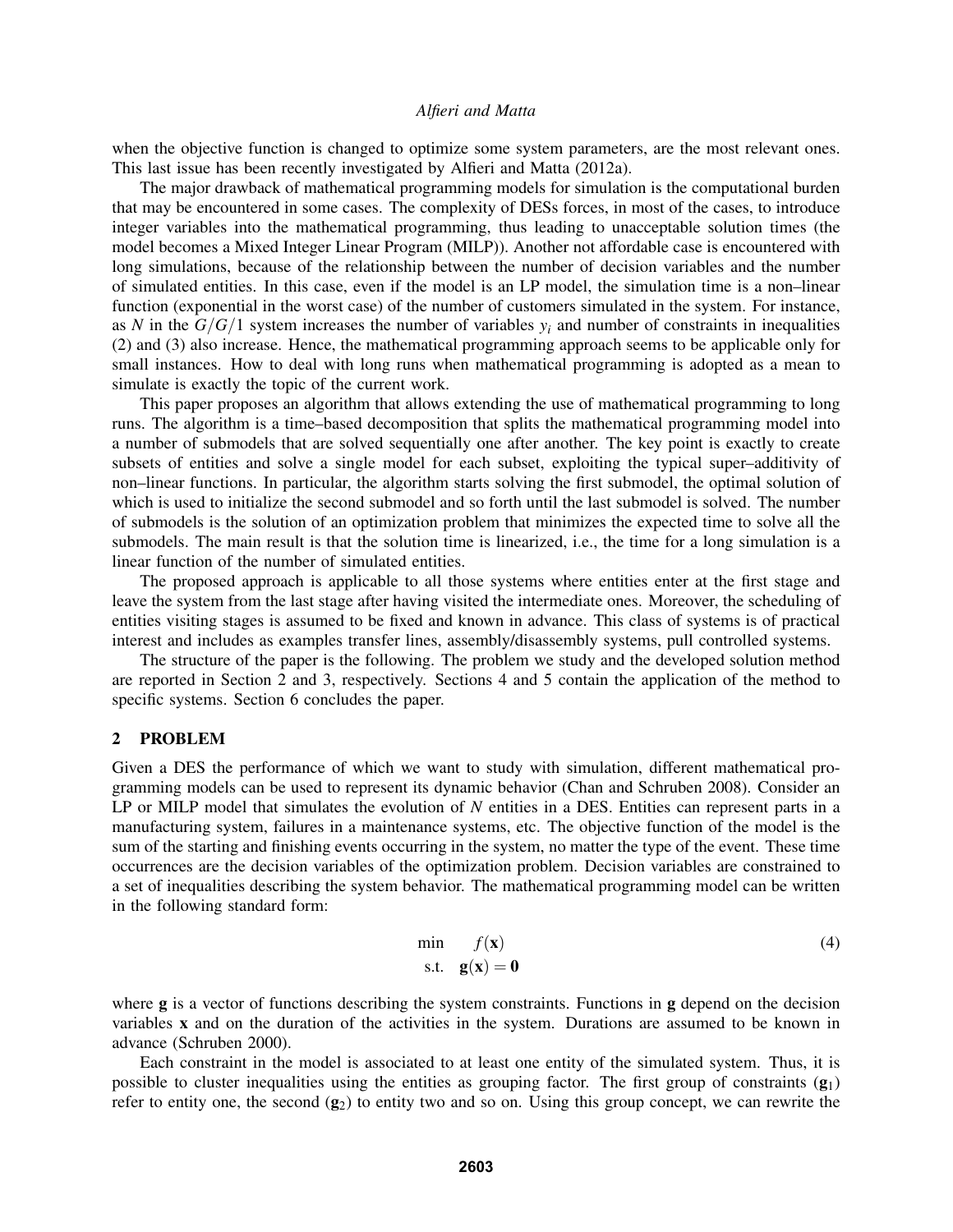mathematical programming model as follows:

$$
\begin{array}{ll}\n\min & f(\mathbf{x}) \\
\text{s.t.} & \mathbf{g}_1(\mathbf{x}) = \mathbf{0} \\
& \dots \\
& \mathbf{g}_N(\mathbf{x}) = \mathbf{0}\n\end{array} \tag{5}
$$

where g*<sup>i</sup>* is the vector of functions representing the inequalities related to the *i*-*th* entity. Depending on the system, there can be coupling constraints, i.e., there can be constraints containing different entities, especially when finite capacity conditions are present. In this case, g*<sup>i</sup>* is the vector of function mainly (but not only) related to the *i*-th entity. In the  $G/G/1$  model presented in Section 1 the vector of functions  $\mathbf{g}_i$  is represented by equations (2)–(3). Notice that the number of constraints increases as the number of simulated entities does. The number of simulated entities affects also the number of decision variables. Therefore, the complexity of the model is closely related with the length of simulation. As a consequence, as the system becomes more complex, the solution time increases due to the increase in the number of decision variables and constraints. Hence, we can say that for long runs it is not feasible to use mathematical programming for simulation from a computational time point of view.

However, it is possible to notice that the model based on clustered inequalities has an interesting form. Indeed, the problem can be divided into several subproblems, each one representing a portion of the simulation model. More interestingly, this portion is not related to a subsystem of the simulated DES but to a time window of the simulation. This property can be exploited to develop solution methods based on decomposition in submodels. The main benefit of this approach, as described in the following, is that solving the submodels is generally less time consuming than solving the whole mathematical programming model and without loosing in simulation accuracy.

#### 3 METHOD

#### 3.1 Approach

This section describes the time–decomposition approach for solving the mathematical programming model formulated in (5). The approach is based on a simple idea: decomposing the complete model in many simpler submodels that can be solved in a shorter time.

As explained before, the proposed approach can be applied to mathematical programming models for simulation for a specific class of DESs, the main characteristic of which is the use of static rules for dispatching entities and the fixed, and known in advance, sequence of entities moving through the system (Alfieri and Matta 2012a). This class of DESs is large and contains several systems that are relevant in practice such as production lines, supply chains, assembly systems, etc.

Let us decompose the general model  $(5)$  in *z* different submodels. Theoretically, *z* can be chosen between one (no decomposition) and the number of simulated entities *N*. Each submodel  $s = 1, \ldots, z$ simulates a batch with a number  $b_s$  of entities. Let  $\Omega_s$  be the set of entities referring to submodel *s*. The submodels must simulate all of the entities, i.e.,  $\bigcup_{s=1}^{z} \Omega_s = \{1, ..., N\}$ . Remember that each submodel *s* corresponds to a portion of the whole simulation, specifically the part of simulation related to entities in the set Ω*<sup>s</sup>* . Since entity sequence is fixed and cannot be changed, each Ω*<sup>s</sup>* must contain a set of consecutive entities.

Solving each submodel independently is not a good approach because the generic submodel *s* has to consider the initial status of the system when the first entity in  $\Omega_s$  enters the system. This initial status depends on the output of the already solved submodels, i.e., on how many entities of the previous submodel are still in the system. This is due to the fact that constraints might contain different entities and hence also the entities considered in the previous submodel. Therefore, the solution of a submodel has to consider the information coming from the previous submodels. This interrelationship is modeled by introducing a new set of constraints built on the basis of the submodel previously solved. For instance, if at the (simulated)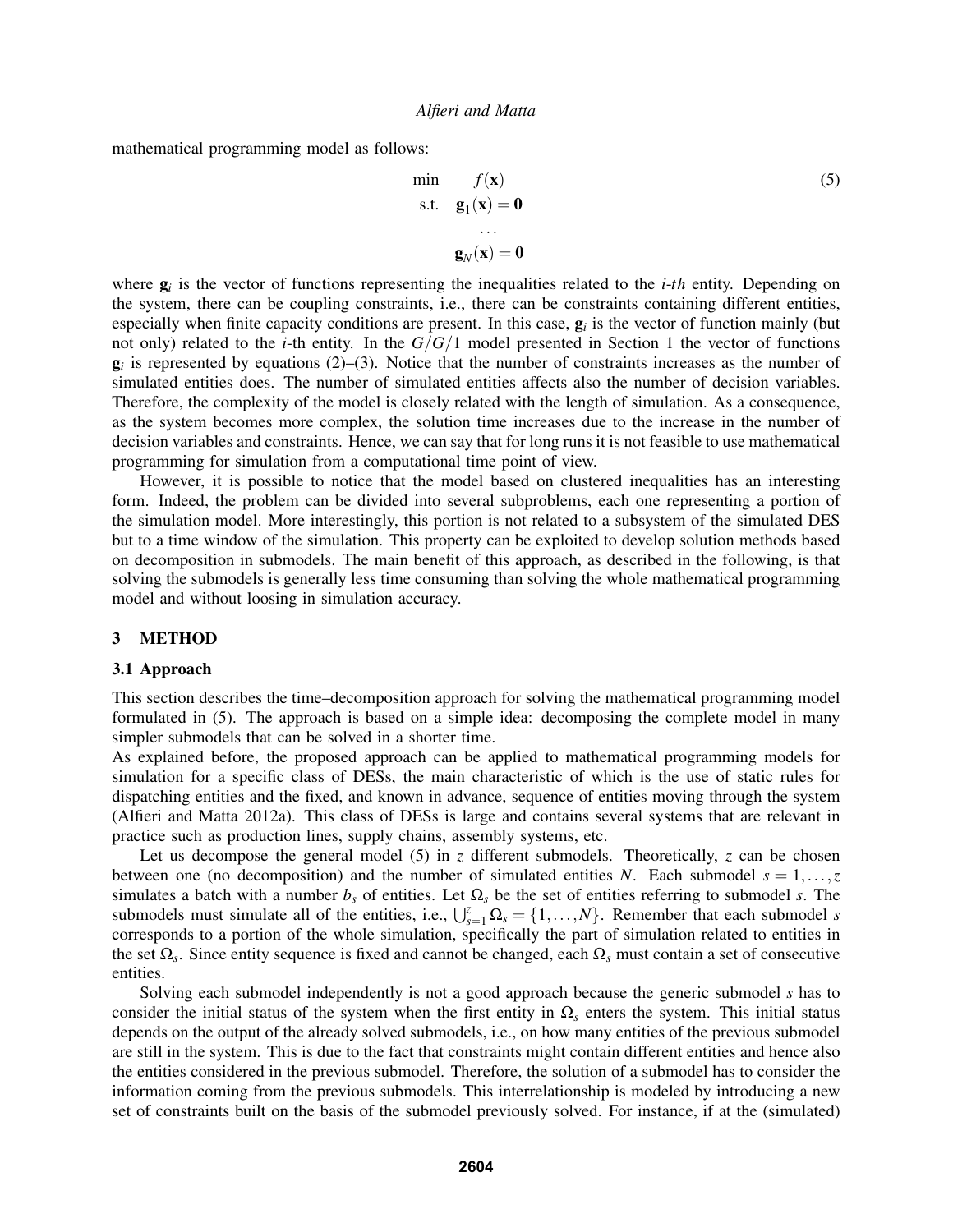time the first entity of submodel *s* enters the system, some entities of submodel *s*−1 are still there, some entities in *s* may be blocked and have to wait for the entities of *s*−1 to leave the system. This new set of constraints is denoted by  $\Upsilon$  and its construction depends on the structure of the modeled system. The mathematical programming formulation for submodel *s* can be written as:

$$
\begin{aligned}\n\min \qquad & f_s(\mathbf{x}_s) \\
\text{s.t.} \qquad & \mathbf{g}_s(\mathbf{x}_s) = \mathbf{0} \\
\Upsilon_s &= \{ \ \mathbf{h}_s(\mathbf{x}_s) = \mathbf{0} \}\n\end{aligned}
$$

Notice that both the objective function and the constraints refer only to the entities simulated in the submodel. The additional constraint set ϒ*<sup>s</sup>* puts into relationship the entities of the current portion of simulation with the entities simulated with the previous submodels; function h*<sup>s</sup>* is specific for the modeled system. For the first submodel the set  $Y_1$  is obviously empty if we assume an empty system at (simulated) initial time.

#### 3.2 Time Efforts

Let φ*<sup>s</sup>* be the time needed for solving submodel *s* (*LP time* in the following). This time is a function of the number of entities  $b<sub>s</sub>$  simulated in the submodel. Indeed, as *z* increases each submodel becomes simpler because it simulates a smaller number of entities and the LP time should be smaller. Function  $\phi_s$  is assumed random with an unknown distribution. In case of equal number of entities the LP times of the submodels are assumed independent and identically distributed. Also the total time to solve all the submodels (i.e., the sum of all  $\phi$ <sup>s</sup>) is a random variable and depends on  $b_s$  of each submodel *s*. As the number of submodels becomes large enough, we know from the central limit theorem that  $\phi_T$  can be approximated by a normal distribution.

In addition to the solution time, each submodel also requires a time  $\varphi_s$  for the input and output of data (*I/O time* in the following). This time is a random variable and depends on the number of constraints ϒ*s* that have to be added to the submodel *s* before solving it and on the storage of the solution needed to create the set of constraints  $\Upsilon_r$  ( $r > s$ ) for the next submodels. Notice that the number of constraints  $\Upsilon_s$  also depends on the number of entities  $b_s$  in submodel *s*. The total I/O time  $\varphi_T$ , being the sum of the single values  $\varphi_s$  of each submodel, is a random variable. Also in this case, for large enough values of *z*, function  $\varphi_T$  can be approximated by a normal distribution.

The times for solving the submodels and for manipulating the data can be fitted with standard techniques after having executed some experimentations.

Since each submodel is an LP, time  $\phi_s$  is the time for solving a linear programming problem. Such time is known to be, on the average, a non–linear (polynomial) function of the number of decision variables (Schrijver 1998) that in our problem are related to the number of simulated entities. The shape and order of the LP time function strictly depends on the specific model to be solved.

Computer experiments on specific models in the class of those that can be treated with our approach have shown that a quadratic function can be a good approximation for fitting  $\phi_s$ ; some of these experiments will be presented in the next sections. In this special case, the following expression can be used:

$$
\phi_s = \beta_0 + \beta_1 b_s + \beta_2 b_s^2 + \varepsilon_\phi, \tag{6}
$$

where coefficients  $\beta_0$ ,  $\beta_1$  and  $\beta_2$  are bounded to be non-negative (the function in the first quadrant must be increasing) and  $\varepsilon_{\phi}$  is the random noise. In general, we can assume that  $\phi_s$  is a monotonically increasing function in  $b_s$ . The total LP time  $\phi_T$  can be obtained by summing up the single contributions  $\phi_s$ .

As far as  $\varphi_s$  is concerned, this time strictly depends on the number of data manipulations that are executed to feed  $\Upsilon_s$  to the submodel and to store its results. The more the entities in the submodel, the higher the number of constraints in ϒ*<sup>s</sup>* and hence the time to feed it and to store the results. However, since the I/O time is, in this case, a "reading and writing" time, the increase can reasonably be assumed linear in  $b_s$ , i.e.,

$$
\varphi_s = \alpha_0 + \alpha_1 b_s + \varepsilon_\varphi, \tag{7}
$$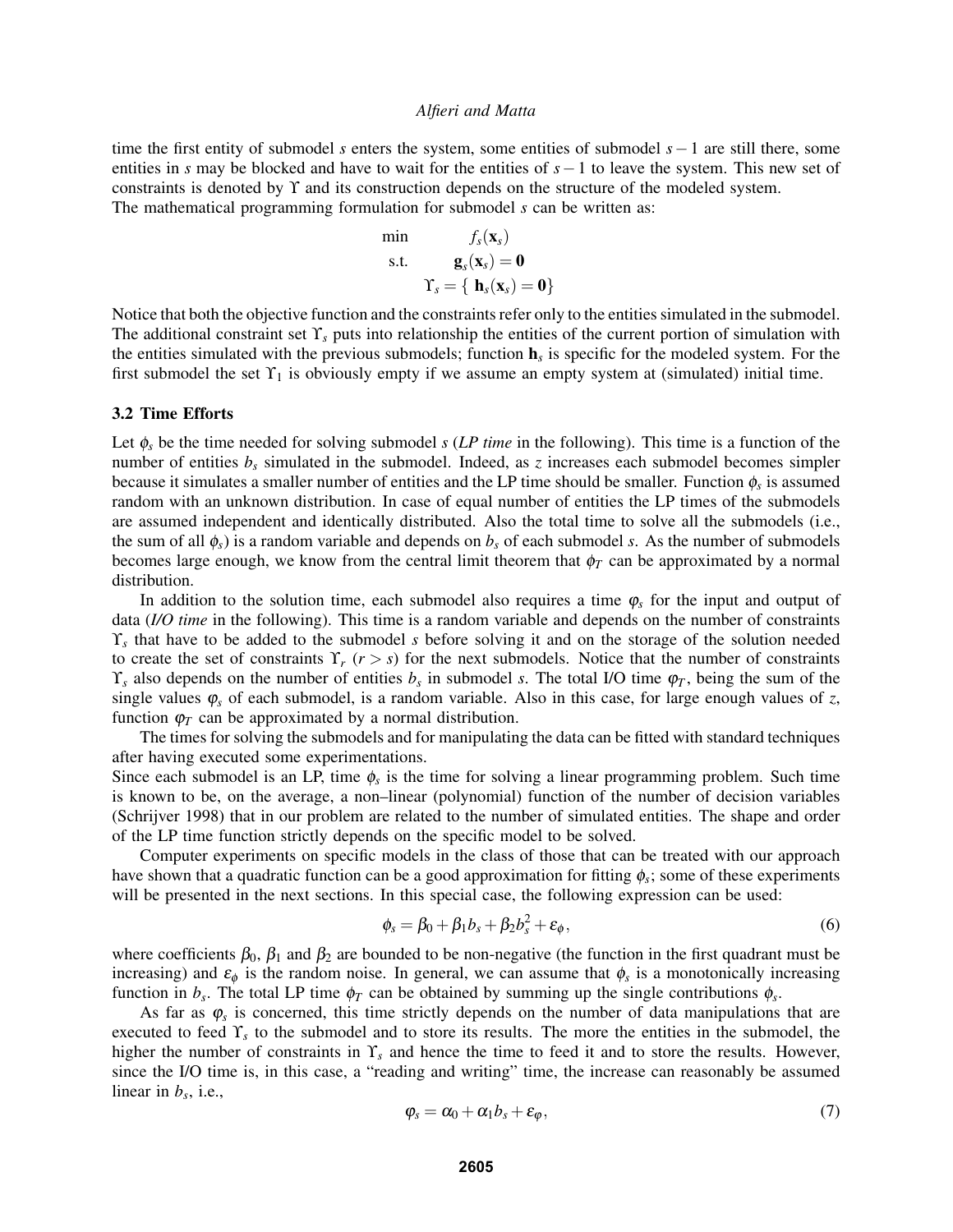where coefficients  $\alpha_0$  and  $\alpha_1$  are also bounded to be non-negative and  $\varepsilon_\varphi$  is the random noise. The total I/O time  $\varphi_T$  can be obtained by summing up the single contributions  $\varphi_s$ .

Partitioning entities into subsets of different cardinality  $b<sub>s</sub>$  for each *s* can be impractical and can make little sense in a real context. Then, in the following, we will consider only the special case in which all submodels have the same number of entities, i.e.,  $b_s = b \,\forall s = 1,\dots,z$ . In this case, if  $\phi_s$  is quadratic and the number of submodels to be solved is  $z = N/b$ , the total LP time can be expressed as

$$
\phi_T = \beta_0 \frac{N}{b} + \beta_1 N + \beta_2 N b + \varepsilon_\phi, \tag{8}
$$

and the total I/O time as:

$$
\varphi_T = \alpha_1 N + \alpha_0 \frac{N}{b} + \varepsilon_\varphi. \tag{9}
$$

#### 3.3 Algorithm to Find the Optimal Number of Submodels

Our aim is to find a partition of the *N* entities into *z* subsets so as to have the smallest possible total time (i.e., the sum of LP time and I/O time). This can be achieved finding a value of  $b$  that allows to efficiently solve each submodel. It is known that the maximum efficiency (in terms of computational time) is reached for small complexity models, i.e., when the number of variables and constraints is small. In this case, the solution time of an LP model has an almost linear dependence with the number of variables. The reason for this behavior relies in the fact that any polynomial function  $f(x)$  changes its slope as the value of x increases and then the first order approximation will be less and less accurate as *x* becomes larger and larger.

Let us define  $b_{max}$  as the value of *b* such that for any  $b \le b_{max}$  function  $\phi_s$  is linear. In this case, any function  $\phi_s$  can be well approximated as:

$$
\phi_s = \beta_0 + \beta_1 b + \varepsilon_\phi, \tag{10}
$$

and

$$
\phi_T = \beta_0 \frac{N}{b} + \beta_1 N + \varepsilon_\phi. \tag{11}
$$

Hence, it is necessary to choose  $b \le b_{max}$  for having the total LP time linear in *N*. An estimate of  $b_{max}$  can be found by solving the problem for different values of *b* and testing the adequacy of a linear model. The value  $b_{max}$  is the last value of *b* after which a linear model is no more valid.

However, the batch length *b* cannot be very small because  $\varphi_T$  is an hyperbola in *b* and solving *z* submodels requires more time than solving the complete model. Therefore, the problem reduces to find the smallest possible value for  $\varphi_T$  while  $\varphi_T$  is still linear and this happens exactly when  $b = b_{max}$ .

The overall algorithm to find the optimal solution to the LP model representing the DES dynamic behavior is as follows:

- 1. Setting. Let  $b_0$ ,  $\delta$  and  $r$  be positive integer parameters and assign them some initial values. Let  $\gamma$ be a non-negative continuous parameter in the interval  $(0,1)$  and assign it an initial value.
- 2. Initial experiments. Solve *r* different submodels (using the equations in Section 3.1) for each batch length  $b = b_0 + (m-1)\delta$ , with  $m = 1, 2, 3$ . Collect the time to solve each LP problem  $\phi_s$ , with  $s = 1, \ldots, 3r$ . Set the batch length  $b = b_0 + 2\delta$ .
- 3. Linear fitting. Assume that the regression linear model (10) fits the data  $(b, \phi_s)$  and test the adequacy of this assumption with the Lack of Fit test at  $\gamma$  confidence level (Montgomery and Peck 1991). If a linear model is valid and the number of customers still to simulate is larger than *b*, increase the batch length *b* to  $b + \delta$ , solve other *r* different submodels and re–test linearity. If linearity does not fit with data, assign  $b_{max} = b - \delta$  and goto step 4.
- 4. Simulation. Solve sequentially one submodel at a time with constant batch length *bmax*.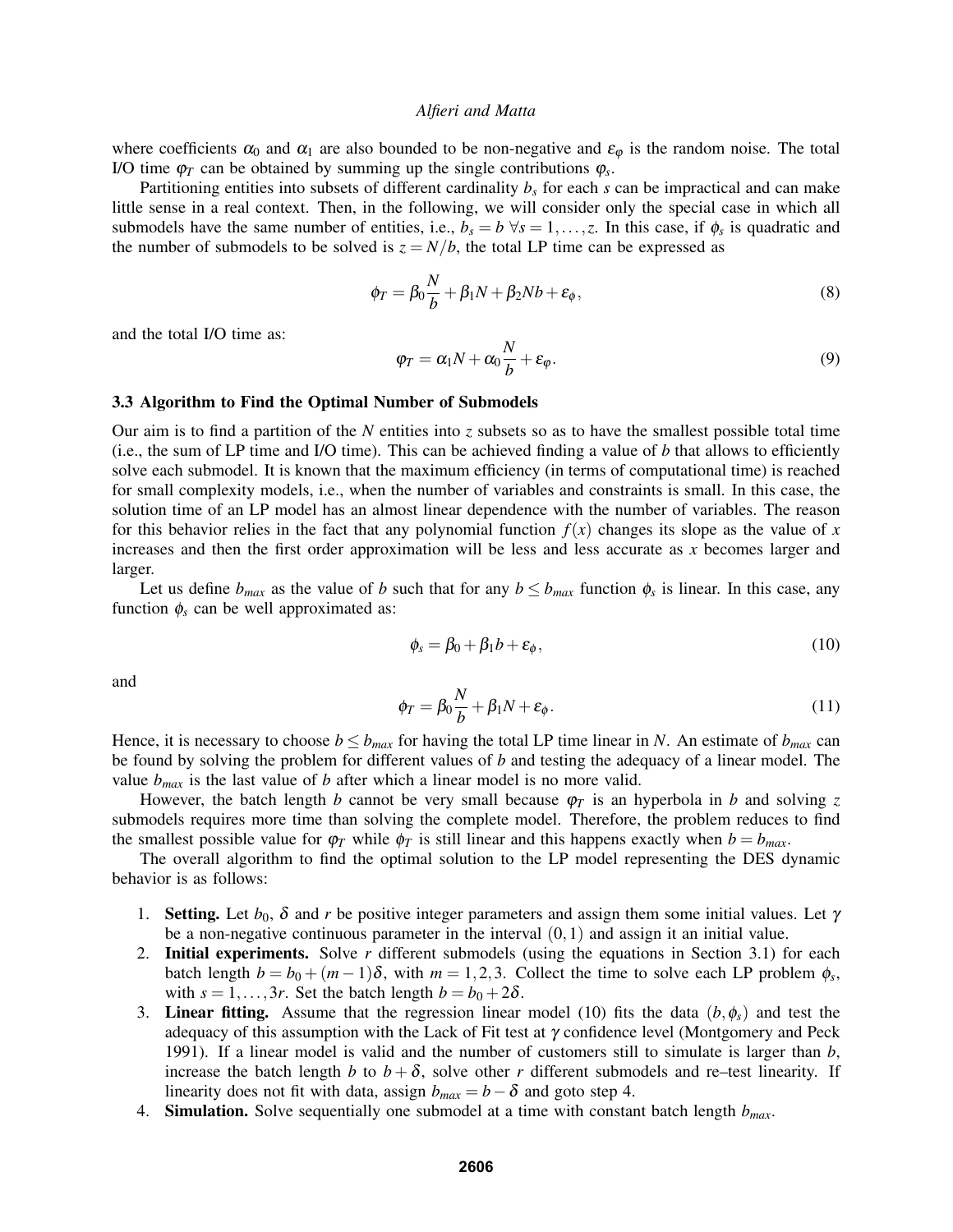The algorithm uses at the beginning a three–level experiment for fitting a linear model with the Lack of Fit test. The test is based on partitioning the residual sum of squares into two components, the sum of squares due to pure error and that due to the lack of fit. The relative weight of these two components is then assessed using the Fisher statistic. See the book of Montgomery and Peck (1991) for more details. If the linearity assumption cannot be rejected, a new experiment level is added until the null hypothesis of linearity is rejected. The Lack of Fit tests executed at different iterations are not independent. This dependency increases the probability of stopping the iterations in the linear part because the probability of committing at least one Type I error over all the tests increases iteration by iteration. In alternative, sequential testing procedures could be adopted (Bechhofer, Santner, and Goldsman 1995).

Notice that in steps 2 and 3 no computational time is lost because the *r* submodels solved for each value of *m* are not different realization of the same submodel but they are distinct submodels solved one after the other. In such a way the simulation goes on as the submodels are successively solved.

### 4 G/G/1 QUEUES

#### 4.1 Description

We consider the classical G/G/1 queue with generally distributed random arrival and service times. A number *N* of customers entering the system and being served is simulated. Customer  $i = 1, \ldots, N$  arrives at time  $a_i$ , waits in the queue if the unique server is busy, and then leaves the system at time  $y_i$  when its service is finished. The queue can accommodate an infinite number of customers and the First In First Out (FIFO) rule is adopted.

The LP model of this system is represented by equations  $(1)$ – $(3)$  introduced in Section 1. Given customer *i*, inequalities (2) and (3) together represent the vector of functions g*<sup>i</sup>* . In the following we refer to this model as the *complete* model.

#### 4.2 Decomposed Models

The LP model of the G/G/1 system can be decomposed in a straightforward way since the interdependence between the submodels can easily be captured by simple initial conditions. Let us decompose the complete model in *z* submodels, each one simulating a set of customers  $\Omega$ <sub>*s*</sub>  $\subset$  Ω. The customers simulated in submodel *s* have to follow, according to the FIFO rule, the customers in submodel *s*−1. However, it can happen that a customer of submodel *s* arrives into the system when some customers of submodel *s*−1 are still there. In this case, it is necessary to introduce an additional constraint imposing that the starting time of the first customer simulated in *s* has to be greater than or equal to the finishing time of the last customer in submodel *s*−1.

The simulation submodel *s* can be written as follows:

$$
\min \qquad \sum_{i \in \Omega_s} y_i \tag{12}
$$

$$
\text{s.t.} \qquad y_i \ge a_i + t_i \qquad i \in \Omega_s \tag{13}
$$

$$
y_{i+1} - y_i \ge t_{i+1} \quad i \in \Omega_s \tag{14}
$$

$$
y_f \ge d + t_f \tag{15}
$$

where parameter *d* is set to the departure time of the last customer of submodel *s* − 1. The set of the entities simulated in submodel is defined as  $\Omega_s = \{ \forall i : i = \sum_{j=1}^{s-1} b_j + 1, \ldots, \sum_j^s b_j \}$ , where  $b_j$  is the number of customers simulated in the submodel *j*. Constraint (15) models the dependence on the previous submodel and allows to apply the proposed decomposition algorithm. Customer  $\hat{f} = \sum_{j=1}^{s-1} b_j + 1$  is the first customer of submodel *s*. Referring back to Section 3, constraints (13) and (14) represent the vector of functions g*<sup>s</sup>* , related to the entities in  $\Omega_s$ , while equation (15) is the set  $\Upsilon_s$  of initial conditions.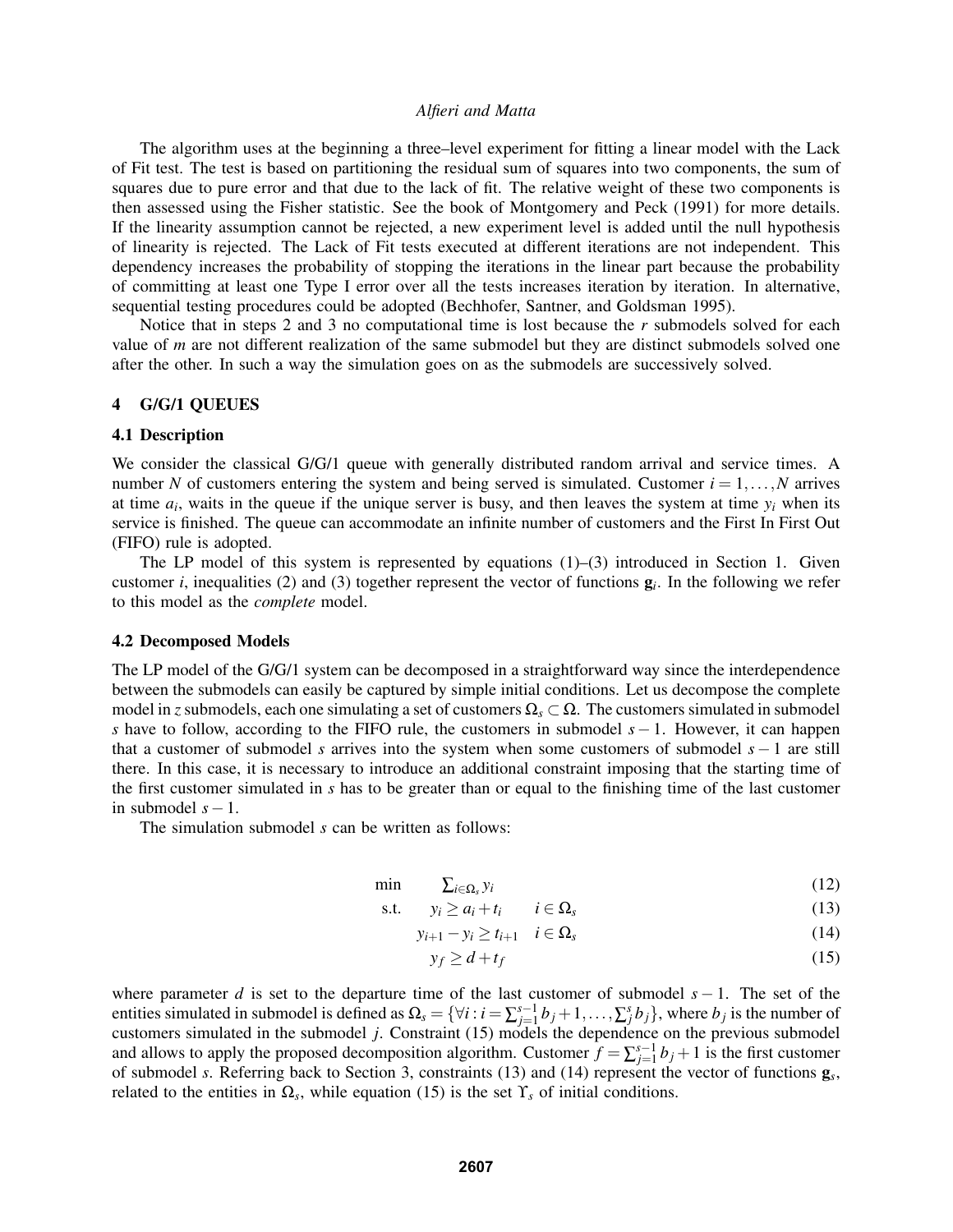

Figure 1: Average total time vs batch length (left); average  $\phi_T$  and  $\phi_T$  vs batch length for  $N = 100,000$ (right).

## 4.3 Computational Experiments

In this section we first consider a finite horizon simulation of a high traffic intensity single server queue with exponential interarrival and service times. The utilization rate of the queue is  $\rho = 1$ . This system has been simulated with the complete LP model described in Section 4.1 and the decomposed submodels described in Section 4.2. Linear programs have been solved by using the dual simplex algorithm of IBM ILOG CPLEX.

The computational time for solving the complete model is a non–linear function of the batch length *b*. Figure 1 on the left reports the average total time (in seconds) as a function of a constant batch length for different levels of *N*; 100 independent experiments were executed for each point shown in the graph. The batch length that minimizes the total time function is independent from the number of simulated customers *N*. On the left of the minimum the function assumes high values due to the hyperbolic behavior of the term  $N/b$ . On the right, instead, the function increases linearly.

The graph on the right side of Figure 1 shows the detail for *N* = 100,000, plotting the average values of  $\phi_T$  and  $\phi_T$  as a function of *b*. The I/O time is hyperbolic for small values of *b* and then tends asymptotically to a constant value for increasing values of *b* according to equation (9). The LP time behaves as the total time according to equation (8).

The decomposition algorithm has been applied in a second experiment in which we considered a system with interarrival times uniformly distributed between 1 and 10 time units and service times uniformly distributed between 1 and 5 time units. The algorithm has been executed with the following parameters:  $b_0 = 100$ ,  $\delta = 100$ ,  $\gamma = 0.95$  and  $r = 50$ . These parameters were chosen on the basis of a preliminary design of experiments. Figure 2 shows, on the left, the average total time (in seconds) versus the batch length identified by the algorithm in the experiments with the factor  $\delta$  at levels 100 and 1000 and factor *r* at levels 10 and 50. The number of independent replications were 10, and  $N = 5,000,000$  and  $b_0 = 100$ . The chosen values of  $\delta$  and  $r$  (i.e., 100 and 50, respectively) correspond to the points close to the minimum reached for small values of *b* (Figure 2, left hand side).

Once the parameters  $b_0$ ,  $\delta$ ,  $\gamma$  and  $r$  have been chosen, the algorithm has been applied on 100 independent replications for different values of *N* and the average total time is shown on the right of Figure 2. Notice that the computational time becomes a linear function of the number of simulated customers when the decomposition algorithm is applied.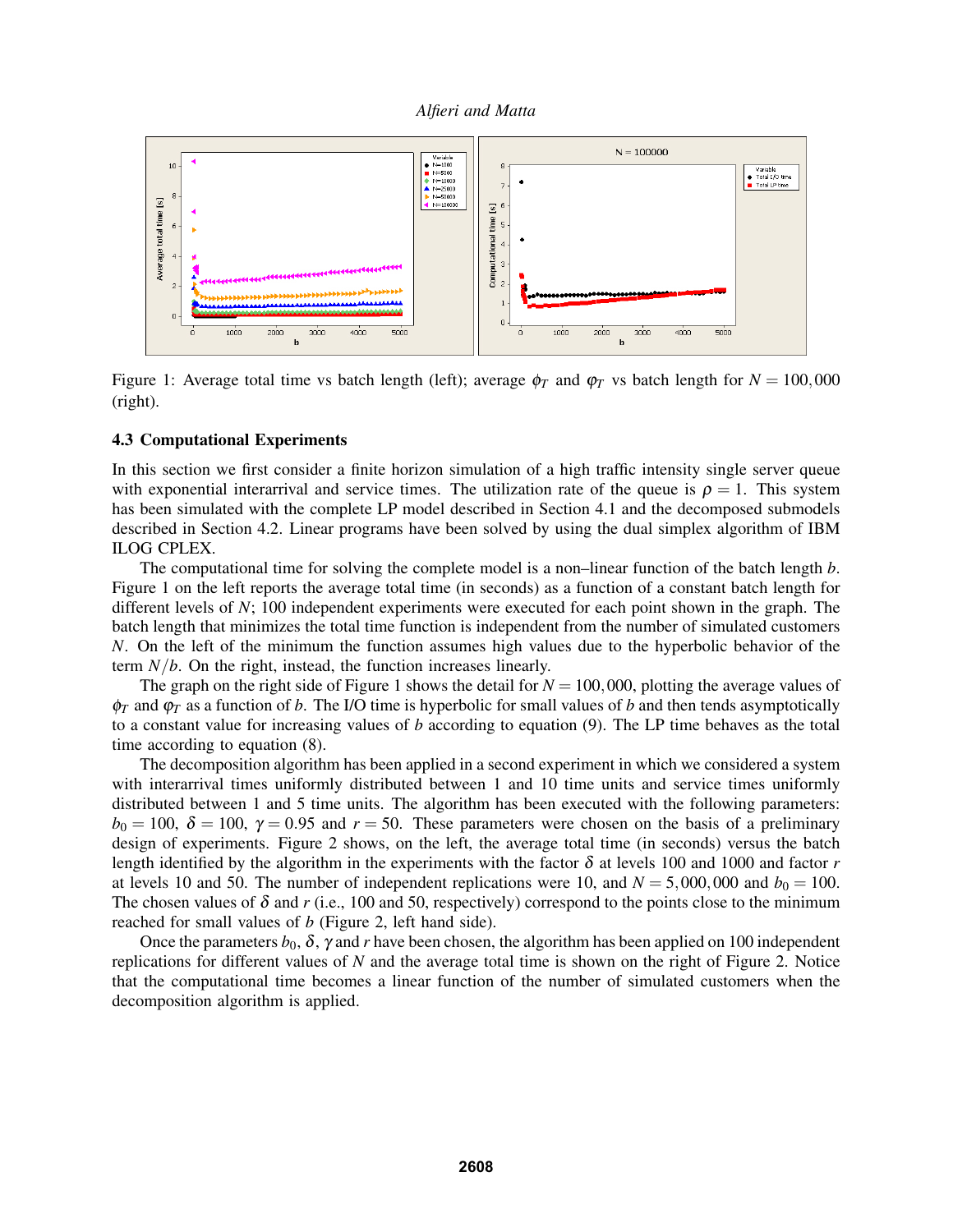

Figure 2: Average total time vs the batch length found by the algorithm (left); average total times vs number of simulated customers (right).

## 5 TANDEM QUEUING SYSTEMS

## 5.1 Description

We consider a tandem queuing network with *J* single–server stages, on which *N* identical customers have to be processed. The FIFO policy is used to sequence customers in each stage of the line, hence, in practice, no scheduling problem has to be solved. The arrival time  $a_i$  of customer *i* to the line and its processing time  $t_i$  at each stage *j* are assumed known. Due to the FIFO policy,  $a_i \le a_{i+1}$  for each customer *i*. After having been processed in the first stage, customers proceed to the second stage, then to the third and so forth until they visit the last stage and eventually leave the system. Completion time of customer *i* at stage *j* is denoted by  $y_{ij}$ .

We consider no balking rate for the system, which implies that the capacity of the first stage (server and queue positions) is infinite. On the contrary, the capacity of stage  $j$  ( $j \geq 2$ ) is bounded to be at maximum *c<sup>j</sup>* . If the server in stage *j* is busy with customer *k*, customers *i* > *k* has to wait in queue at stage *j* and, due to the finite capacity of the queue, they eventually can block the server in stage *j*−1, *j*−2 and so on. With respect to the blocking phenomenon, the *blocking before service* control rule is assumed for servers (Dallery and Gershwin 1992).

Servers are perfectly reliable and transportation times are considered negligible or already included in service times. Finally, for sake of simplicity, the last stage is never blocked, thus customers completing their processing in the last stage can always leave the system. These assumptions can be easily relaxed and do not limit the generality of the presented results.

This line can be simulated by the following linear programming model, that can be obtained from the formulation of Chan and Schruben (2003):

$$
\min \qquad \sum_{i=1}^{N} \sum_{j=1}^{J} y_{ij} \tag{16}
$$

$$
\text{s.t.} \qquad y_{i1} \ge a_i + t_{i1} \qquad \forall i \tag{17}
$$

 $y_{i+1,j} - y_{ij} \ge t_{i+1,j}$   $\forall j, i = 1,..., N-1$  (18)

 $y_{i,j+1} - y_{ij} \ge t_{i,j+1}$   $\forall i, j = 1,..., J-1$  (19)

$$
y_{i+c_j,j} - y_{i,j+1} \ge t_{i+c_j,j} \quad i = 1, \dots, N - c_j, j = 1, \dots, J - 1
$$
\n(20)

The objective function, as in the case of G/G/1 queue, is the minimization of the completion times of each customer in each stage, i.e., the starting times of customers at each stage are not considered since implicitly minimized by the minimization of the completion times.

Equations (17)-(20) describe the system dynamics. In particular, constraints (17) state that parts *i* can be completed on the first server only if it is arrived at the system and it has been processed. Constraints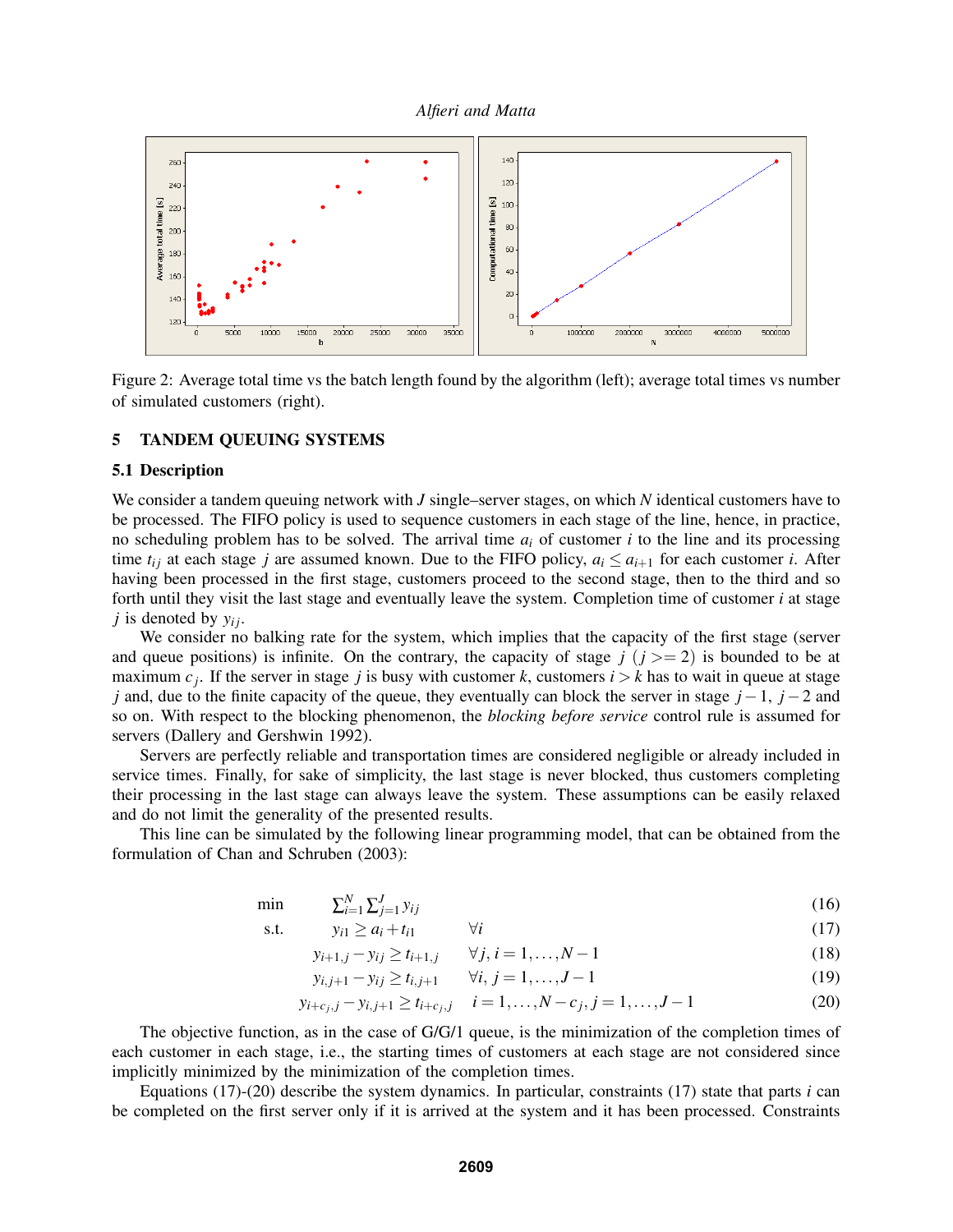(18) and (19) impose that, at the same time, nor a server can process two different customers neither a part can be processed in two different stages, respectively. Constraints (20) prevent a customer from leaving a stage if the immediate downstream queue is full. Finishing times *y* can assume only positive values in the real domain because the arrival times are non-negative input parameters. The solution of the linear problem provides the optimal values for decision variables *y*, i.e., the smallest finishing times.

Notice that for each *i*, equations (17)-(20) correspond to g*<sup>i</sup>* of Section 2.

#### 5.2 Decomposed Models

The model presented in the previous section can be decomposed into a set of submodels to be sequentially solved. Since the working sequence of customers is known a priori, the decomposition of the problem is equivalent to partitioning the sequence of customers into subsequences. Each subsequence of parts will be independently solved with appropriate initial conditions.

The initial conditions are related to the temporal constraints that link the last customers of each submodel  $s$  ( $s = 1, \ldots, z$ ) and the first customers of the next submodel to be solved  $(s + 1)$ . In fact, if some customers of submodel *s* are still in process in some stages, the customers in submodel  $s + 1$  have to wait. In other words, the system at the beginning of a single simulation can be not empty.

To find the number *z* of submodels, the procedure described in Section 3 can be used as is, since it is problem independent. In this section, instead, we focus on the determination of the initial conditions, i.e., on the determination of ϒ.

Assumed already chosen the number *b* of customers in each submodel, the problem is then to identify which customers of the previous submodel are still in the system (and influence the initial conditions) when the first customer of a given submodel arrives.

Let *s* be the current submodel to be solved and let  $I_{prev}$  be the number of customers of submodel  $(s-1)$ that are related to the customers in *s*. *Iprev* is bounded from above by the total available space in the line (the sum of the maximum queue and server positions of each stage) and from below by 1 (the last customer of the previous submodel). In particular, consider the last customer *k* of submodel (*s*−1). When *k* enters stage *j*, only customers  $i < k$  that are still in queue at stage  $j + 1$  have to be considered since only they can cause blocking on *k* thus interfering with the flow of customers of submodel *s*.

Notice that if the completion time of the last customer of *s*−1 is smaller than the arrival time of the first customer of *s*, submodels *s*−1 and *s* are independent and no initial condition for *s* is necessary.

Given submodel *s*, *Iprev* can be identified according to the following procedure:

- 1. Solve the LP represented by submodel *s*−1, obtaining completion time *yi j* for each customer *i* in *s*−1 and each stage *j*;
- 2. For each customer *i* in submodel  $s-1$ , proceeding backward from  $i = (s-1)b$ , check:
	- (a) if  $y_{i,j+1} > y_{(s-1)b,j}$  for at least a stage *j*, customer *i* is constraining;
	- (b) if  $y_{i,j+1} < y_{(s-1)b,j}$  for all stages, customer *i* is non-constraining.

Notice that condition (2.b) can be verified also for a number of customers smaller than the total number that can be accommodated in the system.

Each submodel has then to consider its *b* customers plus the *Iprev* customers belonging to the previous submodel. Notice that the *Iprev* customers are the first ones of the sequence (due to the FIFO policy) and their service has not to be considered neither in the objective function nor in the constraints since they have already being optimized in the previous submodel.

Using the notation previously introduced, the LP for submodel  $s$  ( $s = 1, \ldots, z$ ) is as follows: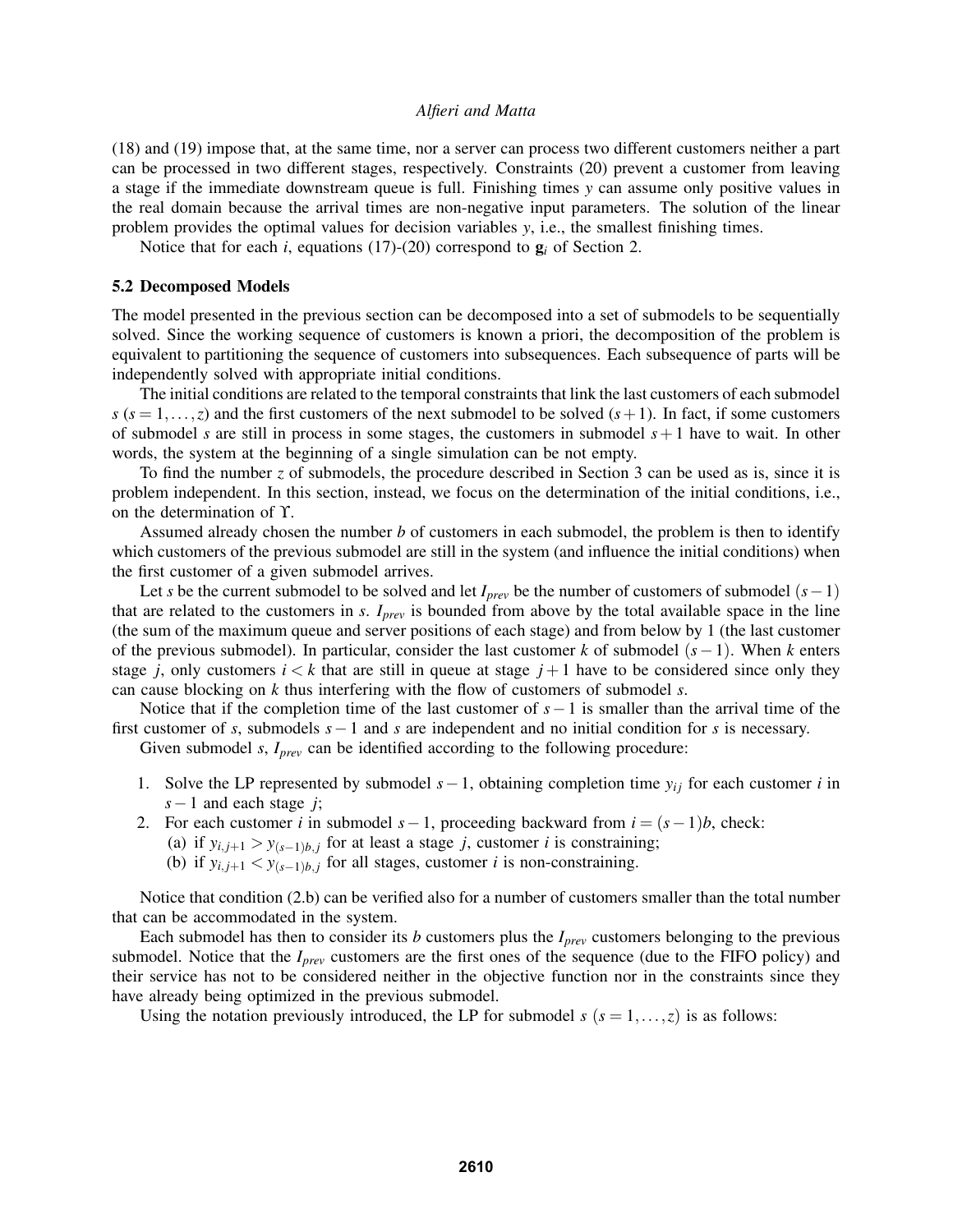$$
\min \qquad \sum_{i=1+I_{prev}}^{b+I_{prev}} \sum_{j=1}^{J} y_{ij} \tag{21}
$$

s.t. 
$$
y_{i1} \ge a_i + t_{i1}
$$
  $i = 1 + I_{prev}, \ldots, b + I_{prev}$  (22)

$$
y_{i+1,j} - y_{ij} \ge t_{i+1,j} \qquad \forall j, i = 1 + I_{prev}, \dots, b + I_{prev} - 1 \tag{23}
$$

$$
y_{i,j+1} - y_{ij} \ge t_{i,j+1} \qquad i = 1 + I_{prev}, \ldots, b + I_{prev}, j = 1, \ldots, J-1
$$
\n(24)

$$
y_{i+c_j,j} - y_{i,j+1} \ge t_{i+c_j,j} \quad i = 1 + I_{prev}, \dots, b + I_{prev} - c_j, j = 1, \dots, J-1
$$
\n(25)

$$
y_{i,j} - d_{i-1,j} \ge t_{i,j}, \qquad i = 1 + I_{prev}, \ j = 1, \ldots, J-1
$$
 (26)

$$
y_{i,j-1} - d_{i-c_j,j} \ge t_{i,j-1} \quad i = 1 + I_{prev}, \dots, c_{j-1} + I_{prev}, \quad i > c_{j-1}, \quad j = 2, \dots, J \tag{27}
$$

The objective function (21) and constraints from (22) to (25) are the same as the complete model, just limited to the customers in the submodel, i.e., they represent the g*<sup>s</sup>* vector of functions introduced in Section 3. Notice that the last customer in the submodel is customer  $b + I_{prev}$ , but both the objective function and the constraints do not consider the first *Iprev* customers, since, as explained above, they are customers from the previous submodel, the completion times of which have already been computed and are represented by parameters  $d_{ij}$  for the current submodel. In details, parameters  $d_{ij}$  are the completion time in stage *j* of customer *i* belonging to the previous submodel  $(s-1)$ . Clearly  $d_{ij}$  correspond to the values of variables *y* in the optimal solution of  $(s-1)$ .

The ϒ constraints containing the initial conditions are represented by equations (26) and (27). In particular, equations (26) allow the first customer of the current submodel (i.e., part  $1 + I_{prev}$ ) to be processed in stage *j* only if stage *j* has already processed the last customer of the previous submodel (i.e., customer *Iprev*). This condition has to be forced in each stage *j*. Instead, constraints (27) forbid the first *cj*−<sup>1</sup> customers of the current submodel (for each stage *j* from the second to the last) to leave the stage if the downward buffer is full. If  $s = 1$  (the first submodel to be solved), no initial condition is necessary, i.e.,  $I_{prev} = 0$  and  $\Upsilon_1 = \emptyset$ .

### 5.3 Computational Experiments

The decomposition algorithm for the tandem queue has been tested on randomly generated instances with the following characteristics: 4 servers; processing times exponentially distributed with mean equal to 0.4, 0.5, 0.7 and 0.2 time units for the first, second, third and forth server, respectively; customers are all available at time zero (i.e.,  $a_i = 0$  for any *i*); the buffer capacities are equal to 6, 8 and 5 for stage 2, 3 and 4, respectively. Linear programs have been solved by using the dual simplex algorithm of IBM ILOG CPLEX.

The complete model has been solved for an increasing number of customers *N*. For each value of *N*, five replications have been considered. The average times are reported in Figure 3, on the left. It is possible to notice that the I/O time  $\varphi_T$  is linearly increasing with *N*, since it refers only to the time needed to read the data and write the solution, while the increasing of the LP time  $\phi_T$  (and then of the total time) is non–linear, as discussed in Section 3. Notice however that, for small *N*, both LP and total time can be well approximated by a first order function.

In the right side of Figure 3 the computational times to solve the sequence of submodels are reported as a function of the number of customers *b* in each submodel. In this case, we consider a single sample path. It is possible to notice that for small values of *b*, the I/O time is higher that the LP time and this is reasonable since it refers to data manipulations that are mainly independent from the number of entities in a submodel and hence they are not reducible, while the time to solve the submodel is in the linear region. Increasing *b*, the number of subproblems to be solved decreases, leading, at the beginning, to a decrease in the I/O time bigger than the increases in the LP time. Increasing *b* further, the decrease in the I/O time slows down, while the increase in the LP time speeds up. The total time, hence, first decreases and then increases, showing the minimum around 20,000 customers. This point is towards the end of the linear behavior of the LP time, and also corresponds to the steepest decrease in the I/O time.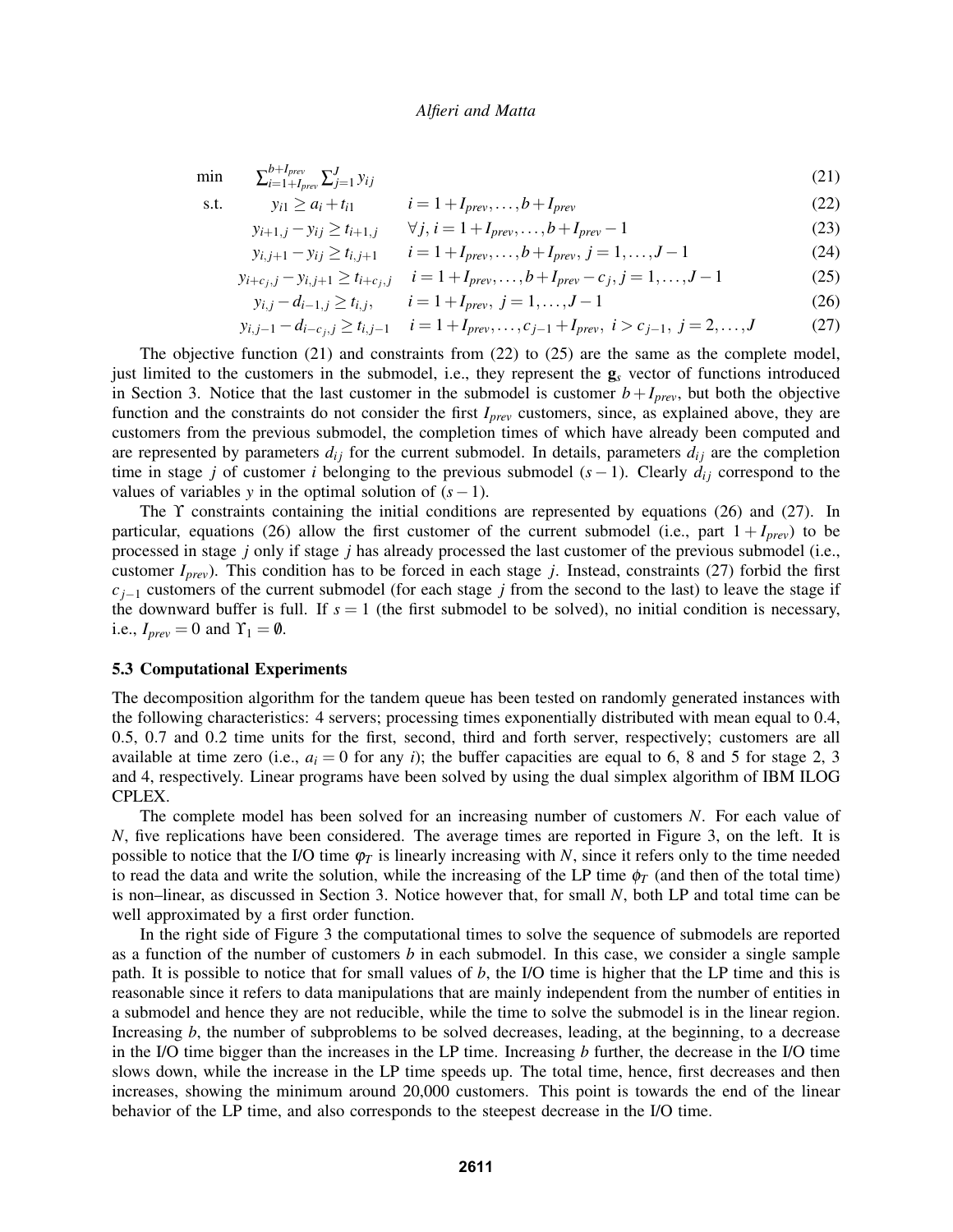

Figure 3: Average LP, I/O and total times for the complete model (left); Average LP, I/O and total time for the decomposed model (right).

## 6 CONCLUSIONS

In this paper we considered mathematical programming model to simulate DESs. A time–based decomposition algorithm was proposed to overcome one of the major drawback of using mathematical programming to simulate, i.e., the non-linear increasing of computational time as the length of simulation increases.

The developed algorithm first estimates the best number of submodels in which the complete model should be partitioned, and then solves them sequentially, devising, from the solution of each submodel, the initial conditions necessary to solve the next submodel.

Partitioning the complete model into a number of submodels exploits the typical super–additivity of many non–linear functions and makes the mathematical programming approach usable also for long run simulations. In fact, as the number of submodels increases, the number of entities in each submodel decreases, making the computational time of the submodel to decrease as well. However, as the number of submodels increases, the time for data manipulation also increases due to the augmented number of times the solution of a submodel is propagated to the next submodel.

The algorithm estimates the optimal number of submodels solving the trade-off between solution time and data manipulation time. The algorithm has been tested on the G/G/1 queue system. Numerical results confirm that partitioning an LP simulation model allows to execute long runs in a computational time that is a linear function of the number of entities. This important result can extend the use of mathematical programming applied to simulation of DESs. We also applied our algorithm to a tandem queueing system and the results showed that also in this case the reduction in the solution time can be substantial.

When compared with standard simulation, the mathematical programming approach is still looser in terms of computational time. In other experiments (not reported in this paper for reasons of space) we found that the slope of the total computation function of a mathematical programming simulation is steeper than the slope of the standard simulation linear time function. However, having linearized the simulation time will allow to use mathematical programming in a simulation–optimization context in which different models dealing with simulation, or optimization or both have to be used in a unique framework. Notice that in simulation–optimization context standard simulation models are a black–box that differs from optimization models in the mathematics they use and in the software environments they are coded. Having a unique framework is undoubtedly a large advantage for both practitioners and developers.

Finally, the concept of decomposition is valid for LP and MILP problems, however the specific systems for which the proposed algorithm can be fully exploited have still to be clearly defined. A fixed sequence of entities is a prerequisite, but additional features may be requested. All these issues will be the subjects of our research.